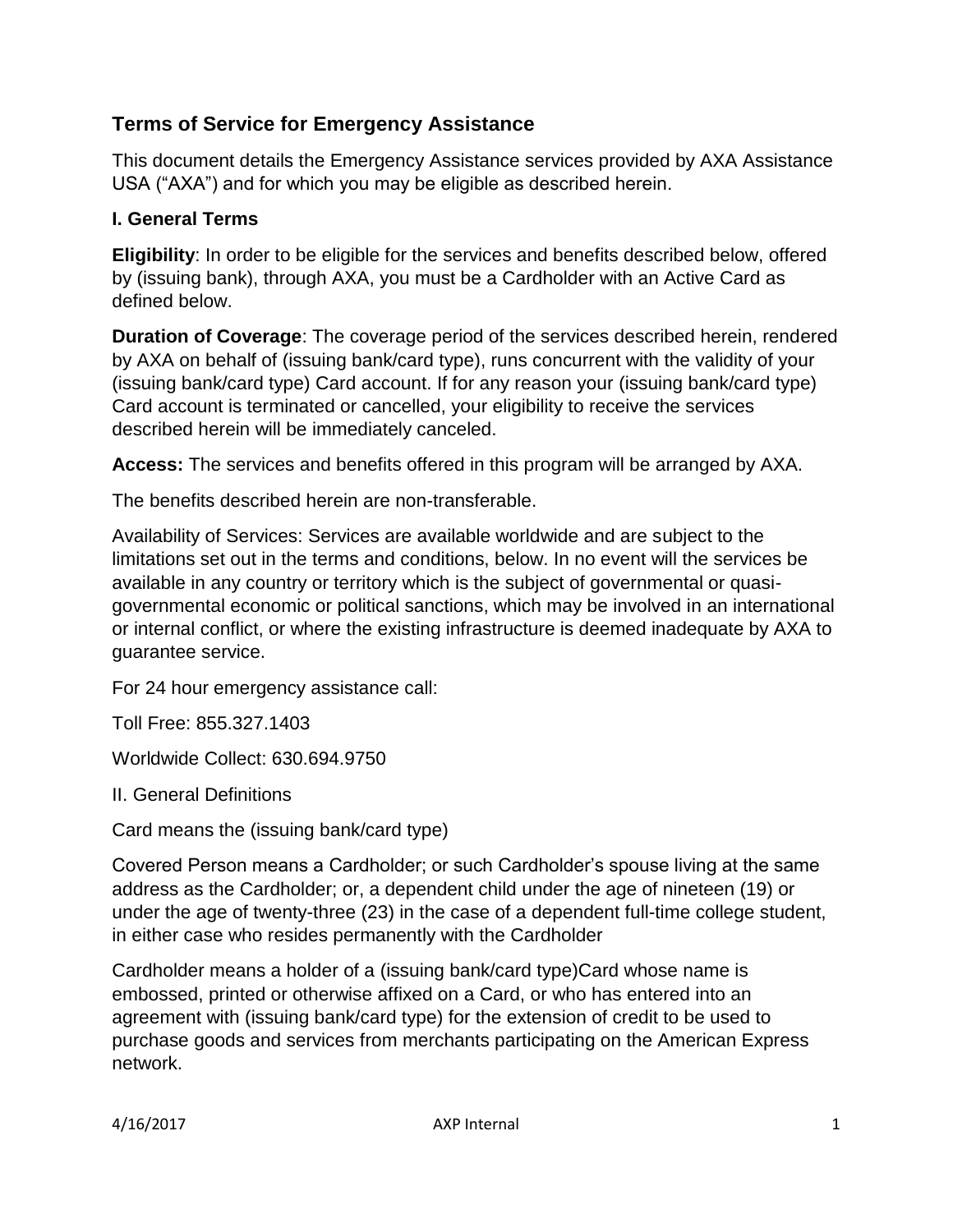Active Card means a Card with at least one (1) purchase transaction, other than a balance transfer, but including cash access, within the last 30 days and during the Duration of Coverage period in effect when the assistance services are requested.

#### III. Content of the Assistance Services Provided

There are four components of the Emergency Assistance program:

## 1. **Medical Emergency Assistance**

AXA Assistance can refer the Cardholder to preferred providers including primary care physicians, clinics and hospitals all over the world. Primary care physicians are defined as referrals to the following: family practitioners, general practitioners, internists, ophthalmologists, obstetricians/gynecologists, orthopedists, and pediatricians. The user will be given the name, address, telephone number, office hours, and if applicable, language(s) spoken by the provider. The nature of the situation, location of the caller, and time of the day will influence whether a referral is made to an individual provider or to a hospital/emergency care facility. AXA Assistance will also provide referrals to medical specialists in major cities and nearby areas using specific selection criteria. Specialists are defined as physicians other than those previously identified as primary care physicians. Some examples of specialists include allergists, cardiologists and endocrinologists.

## 2. **Legal Emergency Assistance**

AXA Assistance provides referrals to lawyers or other legal service providers including the provider's name, address, telephone number, office hours, specialty and language resources. Whenever AXA Assistance has sufficient information to do so, we shall refer the Cardholder to two or more legal professionals so that the Covered Person may have the benefit of choosing the legal professional. AXA Assistance uses reasonable efforts to ensure that its referrals are legal service providers who meet the professional standards of the country or city where the traveler is located.

#### 3. **Personal Assistance**

Available 24/7, both pre-travel and during trip, AXA Assistance is able to quickly provide the following information upon a Cardholder's request.

- Passport, visa, and immunization/inoculation requirements;
- Foreign currency exchange rates;
- Weather forecasts and average seasonal temperatures;
- Embassy and Consular referrals;
- General information on local customs
- General Information on business etiquette;
- Information on national holidays and standard business hours;
- Travel advisories & customs information;